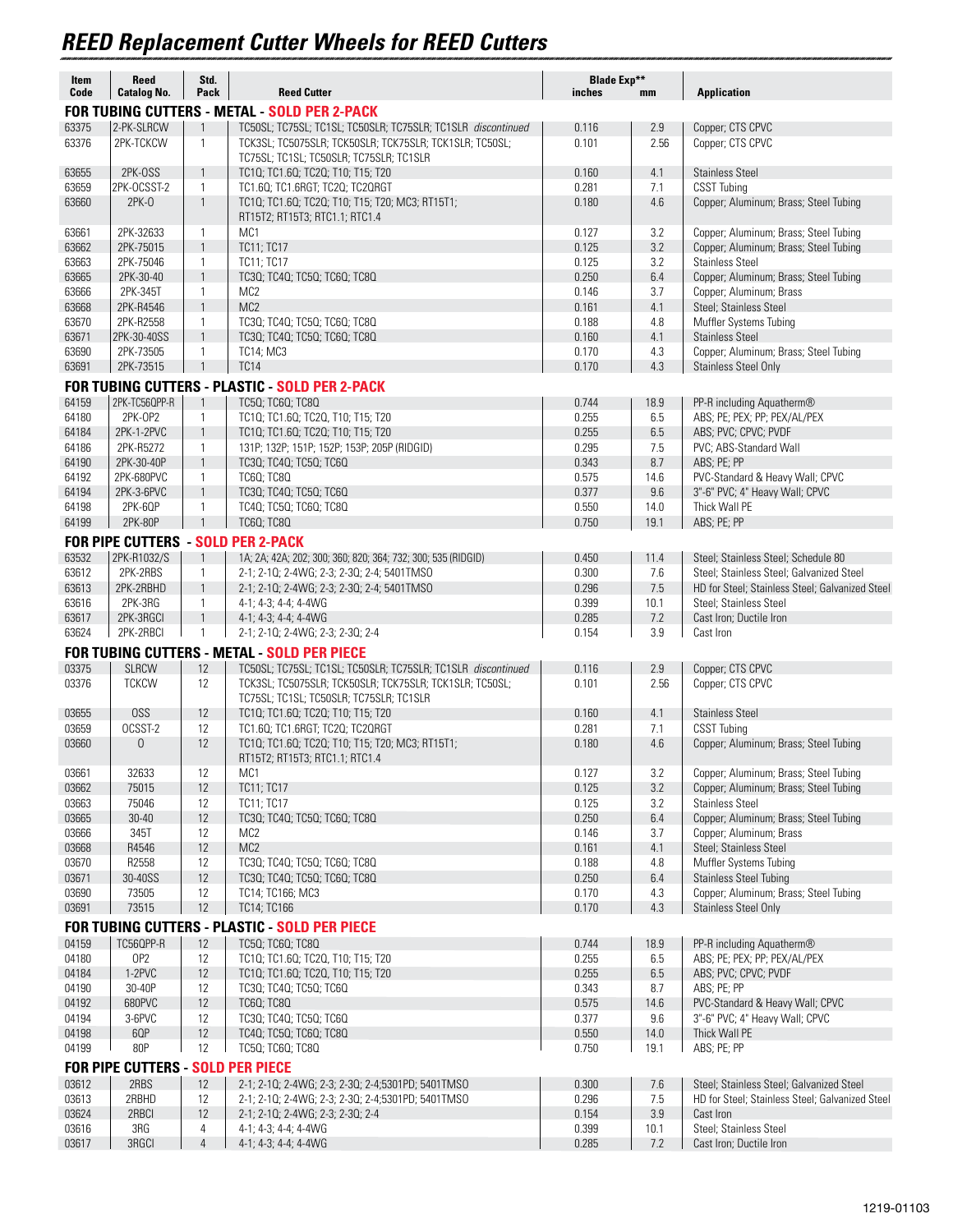| Item<br>Code                               | Reed<br><b>Catalog No.</b> | Std.<br>Pack   | <b>Reed Cutter</b>                                                                                                            | <b>Blade Exp**</b><br>inches | mm   | <b>Application</b>                              |  |  |  |
|--------------------------------------------|----------------------------|----------------|-------------------------------------------------------------------------------------------------------------------------------|------------------------------|------|-------------------------------------------------|--|--|--|
| <b>FOR HINGED CUTTERS - SOLD PER PIECE</b> |                            |                |                                                                                                                               |                              |      |                                                 |  |  |  |
| 03502                                      | HS21/2                     | 4              | H21/2                                                                                                                         | 0.312                        | 7.9  | Steel; Stainless Steel; Copper                  |  |  |  |
| 03504                                      | HS4                        | 4              | H <sub>4</sub>                                                                                                                | 0.320                        | 8.1  | Steel; Stainless Steel                          |  |  |  |
| 03505                                      | HSI4                       | $\overline{4}$ | H4                                                                                                                            | 0.275                        | 7.0  | Steel; Stainless Steel; Cast Iron; Ductile Iron |  |  |  |
| 03506                                      | HS <sub>6</sub>            | 4              | H <sub>6</sub>                                                                                                                | 0.390                        | 9.9  | Steel; Stainless Steel; Copper                  |  |  |  |
| 03507                                      | <b>HSI6-8</b>              | $\overline{4}$ | H <sub>6</sub> ; H <sub>8</sub>                                                                                               | 0.350                        | 8.9  | Steel; Stainless Steel; Cast Iron; Ductile Iron |  |  |  |
| 03508                                      | HS8-12                     | 4              | H8: H12                                                                                                                       | 0.450                        | 11.4 | Steel: Stainless Steel                          |  |  |  |
| 03510                                      | HX21/2                     | 4              | H21/2                                                                                                                         | 0.383                        | 9.7  | Steel; Stainless Steel; Schd 80                 |  |  |  |
| 03512                                      | HX4                        | 4              | H <sub>4</sub>                                                                                                                | 0.383                        | 9.7  | Steel; Stainless Steel; Schd 80                 |  |  |  |
| 03514                                      | HX <sub>6</sub>            | $\overline{4}$ | H <sub>6</sub>                                                                                                                | 0.476                        | 12.1 | Steel; Stainless Steel; Schd 80                 |  |  |  |
| 03516                                      | HX8                        | 4              | H <sub>8</sub> ; H <sub>12</sub>                                                                                              | 0.567                        | 14.4 | Steel; Stainless Steel; Schd 80                 |  |  |  |
| 03518                                      | HXX8                       | 4              | H <sub>8</sub> ; H <sub>12</sub>                                                                                              | 0.682                        | 17.3 | Steel; Stainless Steel; Schd 100                |  |  |  |
| 03522                                      | H <sub>14</sub>            | 4              | H <sub>4</sub>                                                                                                                | 0.258                        | 6.6  | Cast Iron; Ductile Iron                         |  |  |  |
| 03524                                      | HIB                        | $\overline{4}$ | H6; H8; H12                                                                                                                   | 0.410                        | 10.4 | Cast Iron; Ductile Iron                         |  |  |  |
| 03525                                      | H6PSE5                     | 4              | H6; H8; H12                                                                                                                   | 0.400                        | 10.2 | Steel; Cast Iron; Ductile Iron                  |  |  |  |
| 03624                                      | 2RBCI                      | 12             | H21/2                                                                                                                         | 0.154                        | 3.9  | Cast Iron; Ductile Iron                         |  |  |  |
| FOR ROTARY™ CUTTERS - SOLD PER PIECE       |                            |                |                                                                                                                               |                              |      |                                                 |  |  |  |
| 03530                                      | <b>RCS8-36</b>             | $\overline{4}$ | LCRC8; LCRC12; LCRC16; RC20; RC24; RC30; RC36                                                                                 | 0.635                        | 16.1 | Steel; Stainless Steel                          |  |  |  |
| 03535                                      | <b>RCI8-30</b>             | 4              | LCRC8; LCRC12; LCRC16; RC20; RC24; RC30; RC36                                                                                 | 0.500                        | 12.7 | Cast Iron; Ductile Iron (manual)                |  |  |  |
| 03550                                      | <b>RCX</b>                 | $\overline{4}$ | LCRC8; LCRC12; LCRC16; RC20; RC24; RC30; RC36<br>BEAUIREA, ANE AET (A) AE BAA AAVB BALLEBA (ASSAS) JULIEN HAINIA BAV JULIEELA | 0.800                        | 20.3 | Heavy Wall Steel; Stainless Steel               |  |  |  |

**REQUIRES: ONE SET (8) OF RC8-30XR ROLLERS (93222) WHEN USING RCX WHEELS**

### *REED Replacement Cutter Wheels, by Manufacturer*

| <b>Manufacturer Cutter No.</b>                                                  | Manufacturer<br>Wheel | Reed<br>Cat. No. | Item<br>Code | Std.<br>Pack*  | inches | <b>Blade Exp**</b><br>mm | <b>Application</b>                              |
|---------------------------------------------------------------------------------|-----------------------|------------------|--------------|----------------|--------|--------------------------|-------------------------------------------------|
|                                                                                 |                       |                  |              |                |        |                          |                                                 |
| <b>RIDGID®</b>                                                                  |                       |                  |              |                |        |                          |                                                 |
| 50                                                                              | $M-50$                | R2558            | 03670        | 12             | 0.188  | 4.8                      | Muffler Systems Tubing                          |
| 10; 15; 20                                                                      | E-1240                | <b>OSS</b>       | 03655        | 12             | 0.160  | 4.1                      | <b>Stainless Steel</b>                          |
| 10; 15; 20                                                                      | E-1240                | $\overline{0}$   | 03660        | 12             | 0.180  | 4.6                      | Steel                                           |
| 10; 15; 20                                                                      | $F-158$               | 0                | 03660        | 12             | 0.180  | 4.6                      | Copper; Aluminum                                |
| 101; 103; 104; 105; 118; 150; 150L; 131; 132;<br>151; 152; 153; 205             | E-3469                | 345T             | 03666        | 12             | 0.146  | 3.7                      | Copper; Aluminum; Brass                         |
| 105; 150; 150L; 131; 132; 151; 152; 153; 205                                    | E-4546                | R4546            | 03668        | 12             | 0.161  | 4.1                      | Steel; Stainless Steel                          |
| 131P; 132P; 151P; 152P; 153P; 205P                                              | E-5272                | R5272            | 04186        | 12             | 0.295  | 7.5                      | PVC: ABS-Standard Wall                          |
| 134P; 136P; 154P; 156P                                                          | $E-702$               | 680PVC           | 04192        | 12             | 0.575  | 14.6                     | PVC- Standard & Heavy Wall; CPVC                |
| 134P; 136P; 154P; 156P                                                          | E-2157                | 6QP              | 04198        | 12             | 0.550  | 14.0                     | Thick Wall PE                                   |
| 136P; 156P                                                                      | E-2880                | 80P              | 04199        | 12             | 0.750  | 19.1                     | ABS; PE; PP                                     |
| 1A; 2A; 42A; 202; 300; 360; 820; 364; 732;<br>300; 535                          | E-1032S               | R1032/S          | 03532        | 12             | 0.450  | 11.4                     | Steel; Stainless Steel; Schedule 80             |
| 1A; 2A; 42A; 202; 360; 820; 364; 732                                            | F-514                 | 2RBS             | 03612        | 12             | 0.300  | 7.6                      | Steel; Stainless Steel; Galvanized Steel        |
| 1A; 2A; 42A; 202; 360; 820; 364; 732                                            | $F-3$                 | 2RBHD            | 03613        | 12             | 0.296  | 7.5                      | HD for Steel; Stainless Steel; Galvanized Steel |
| 1A; 2A; 42A; 202; 360; 820; 364; 733                                            | $F-3S$                | 2RBHD            | 03613        | 12             | 0.296  | 7.5                      | HD for Steel; Stainless Steel; Galvanized Steel |
| 1A; 2A; 42A; 206; 360; 820; 364; 732                                            | $F-119$               | 2RBCI            | 03624        | 12             | 0.154  | 3.9                      | Cast Iron                                       |
| 30; 40; 106; 108; 109; 133; 134; 136; 154; 156                                  | E-2191                | $30 - 40$        | 03665        | 12             | 0.250  | 6.4                      | Copper; Aluminum; Brass; Steel Tubing           |
| 30; 40; 106; 108; 109; 133; 134; 136; 154; 156                                  | E-2558                | $30 - 40$        | 03665        | 12             | 0.250  | 6.4                      | Copper; Aluminum; Brass; Steel Tubing           |
| 30; 40; 106; 108; 109; 133; 134; 154; 136; 156                                  | E-2558                | R2558            | 03670        | 12             | 0.188  | 4.8                      | Muffler Systems Tubing                          |
| 30P; 40P; 106; 108; 109P; 133P; 134P; 136P;<br>154P; 156P                       | E-5299                | 3-6PVC           | 04194        | 12             | 0.377  | 9.6                      | 3"-6" PVC; 4" Heavy Wall                        |
| 30P; 40P; 106; 108; 109P; 133P; 134P; 154P;<br>136P: 156P                       | E-5299                | 30-40P           | 04190        | 12             | 0.343  | 8.7                      | ABS; PE; PP                                     |
| 30P; 40P; 133P; 134P; 136P; 154P; 156P                                          | E-2156                | 30-40P           | 04190        | 12             | 0.343  | 8.7                      | ABS: PE: PP                                     |
| 3S; 4S; 44S; 466S; 466C; 466HWS; 468C; 468S;<br>468HWS; 472C; 472S; 472HWS; 764 | $F-229$               | 3RG              | 03616        | 4              | 0.399  | 10.1                     | Steel; Stainless Steel                          |
| 3S; 4S; 44S; 466S; 466C; 466HWS; 468C; 468S;<br>468HWS; 472C; 472S; 472HWS; 764 | F-229S                | 3RG              | 03616        | $\overline{4}$ | 0.399  | 10.1                     | Steel; Stainless Steel                          |
| 3S; 4S; 44S; 466S; 466C; 466HWS; 468C; 468S;<br>468HWS; 472C; 472S; 472HWS; 764 | $F-515$               | 3RG              | 03616        | $\overline{4}$ | 0.399  | 10.1                     | Steel; Stainless Steel                          |
| 42A; 202; 360; 820; 364; 732                                                    | E-1032                | R1032/S          | 03532        | 12             | 0.450  | 11.4                     | Steel; Stainless Steel; Schedule 80             |
| 466: 468: 472: 1224                                                             | E-1962                | 3RGCI            | 03617        | 4              | 0.285  | 7.2                      | Cast Iron; Ductile Iron                         |
| 466C; 466S; 466HWS; 468C; 468S; 468HWS;<br>472C; 472S; 472HWS                   | E-3186                | R3186            | 03526        | $\overline{4}$ | 0.680  | 17.3                     | Steel; Ductile Iron Heavy Wall                  |

RIDGID® is a registered trademark of RIDGID, Inc. and is not associated with Reed Manufacturing Company.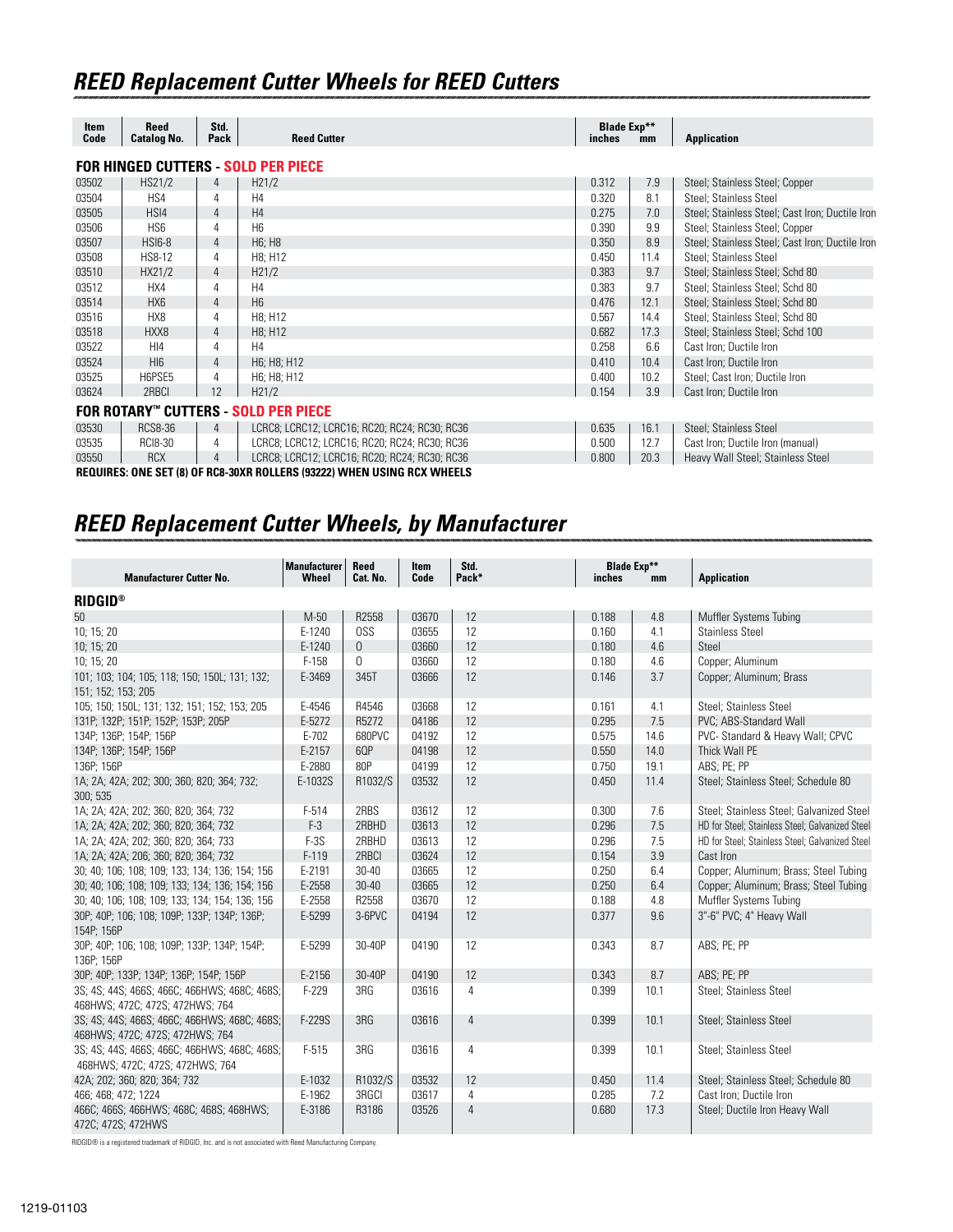#### *Cutter Wheel Conversions*

| <b>Manufacturer Cutter No.</b>                                                                                                                     | <b>Manufacturer</b><br>Wheel | <b>Reed</b><br>Cat. No. | Item<br>Code | Std.<br>Pack*  | inches mm | <b>Blade Exp**</b> | <b>Application</b>                              |  |
|----------------------------------------------------------------------------------------------------------------------------------------------------|------------------------------|-------------------------|--------------|----------------|-----------|--------------------|-------------------------------------------------|--|
| ARMSTRONG®                                                                                                                                         |                              |                         |              |                |           |                    |                                                 |  |
| 1T; 2T; 2TA                                                                                                                                        |                              | 2RBS                    | 03612        | 12             | 0.300     | 7.6                | Steel; Stainless Steel; Galvanized Steel        |  |
| 1T; 2T; 2TA                                                                                                                                        |                              | 2RBHD                   | 03613        | 12             | 0.296     | 7.5                | HD for Steel; Stainless Steel; Galvanized Steel |  |
| 4A                                                                                                                                                 |                              | 3RG                     | 03616        | $\overline{4}$ | 0.399     | 10.1               | Steel; Stainless Steel                          |  |
| 4A                                                                                                                                                 |                              | 3RGCI                   | 03617        | 4              | 0.285     | 7.2                | Cast Iron; Ductile Iron                         |  |
| <b>GASTITE®</b>                                                                                                                                    |                              |                         |              |                |           |                    |                                                 |  |
| RT15T1; RT15T3; RT15T2; T15T1; T15T2                                                                                                               |                              | $\overline{0}$          | 03660        | 12             | 0.180     | 4.6                | Copper; Aluminum; Brass; Steel Tubing; CSST     |  |
|                                                                                                                                                    |                              |                         |              |                |           |                    |                                                 |  |
| <b>IMPERIAL EASTMAN</b>                                                                                                                            | S32633                       | 32633                   | 03661        | 12             |           |                    |                                                 |  |
| 127-F/FA/FB; TC1050; 227-FA                                                                                                                        |                              |                         |              |                | 0.127     | 3.2                | Copper; Aluminum; Brass                         |  |
| TC1000; TC1020; 374; 312-FC/FB; 274-FC/FB;<br>$174-F$                                                                                              | S75015                       | 75015                   | 03662        | 12             | 0.125     | 3.2                | Copper; Aluminum; Brass; Steel Tubing           |  |
| TC1000; TC1020; 374; 312-FC/FB; 274-FC/FB;                                                                                                         | S75046                       | 75046                   | 03663        | 12             | 0.125     | 3.2                | <b>Stainless Steel</b>                          |  |
| 174-F                                                                                                                                              |                              |                         |              |                |           |                    |                                                 |  |
| <b>LENOX®</b>                                                                                                                                      |                              |                         |              |                |           |                    |                                                 |  |
| 21010-TC11/8; 21011-TC13/8; 21012-TC13/4                                                                                                           | 21017-TCW158C                | $\theta$                | 03660        | 12             | 0.180     | 4.6                | Copper; Aluminum; Brass; Steel Tubing           |  |
| 21010-TC11/8; 21012-TC13/4; 21011-TC13/8;                                                                                                          | 21015-TCW158SS               | OSS                     | 03655        | 12             | 0.160     | 4.1                | <b>Brass</b> ; Stainless Steel                  |  |
| 21013-TC25/8                                                                                                                                       |                              |                         |              |                |           |                    |                                                 |  |
| 21013-TC25/8                                                                                                                                       | 21016-TCW158P                | 1-2PVC                  | 04184        | 12             | 0.255     | 6.5                | PVC; Plastic                                    |  |
|                                                                                                                                                    |                              |                         |              |                |           |                    |                                                 |  |
| <b>SWAGELOK®</b>                                                                                                                                   |                              |                         |              |                |           |                    |                                                 |  |
| <b>MS-TC-308</b>                                                                                                                                   | <b>MS-TCW-308</b>            | OSS                     | 03655        | 12             | 0.160     | 4.1                | <b>Stainless Steel</b>                          |  |
| <b>WHEELER REX<sup>®</sup></b>                                                                                                                     |                              |                         |              |                |           |                    |                                                 |  |
| 95041                                                                                                                                              | 8050                         | HS4                     | 03504        | $\overline{4}$ | 0.320     | 8.1                | Steel; Stainless Steel                          |  |
| 95041                                                                                                                                              | 8078                         | HS4                     | 03504        | 4              | 0.320     | 8.1                | Steel; Stainless Steel                          |  |
| 95061                                                                                                                                              | 8052                         | HS <sub>6</sub>         | 03506        | $\overline{4}$ | 0.390     | 9.9                | Steel; Stainless Steel                          |  |
| 95081; 95121                                                                                                                                       | 8054                         | <b>HS8-12</b>           | 03508        | 4              | 0.450     | 11.4               | Steel; Stainless Steel                          |  |
|                                                                                                                                                    | 8002                         | HX21/2                  | 03510        | $\overline{4}$ | 0.383     | 9.7                | Steel; Stainless Steel; Schd 80                 |  |
| 95041                                                                                                                                              | 8051                         | H <sub>14</sub>         | 03522        | 4              | 0.258     | 6.6                | Cast Iron; Ductile Iron                         |  |
| 95061; 95081; 95121                                                                                                                                | 8053                         | HI <sub>6</sub>         | 03524        | $\overline{4}$ | 0.410     | 10.4               | Cast Iron; Ductile Iron                         |  |
| 95061; 95081; 95121                                                                                                                                | 8076                         | H6PSE5                  | 03525        | 4              | 0.400     | 10.2               | Steel; Cast Iron; Ductile Iron                  |  |
|                                                                                                                                                    | 8839                         | <b>RCS8-36</b>          | 03530        | $\overline{4}$ | 0.635     | 16.1               | Steel; Stainless Steel                          |  |
|                                                                                                                                                    | 8838                         | <b>RCI8-30</b>          | 03535        | 4              | 0.500     | 12.7               | Cast Iron; Ductile Iron                         |  |
| 9590                                                                                                                                               | 8001                         | 2RBHD                   | 03613        | 12             | 0.296     | 7.5                | HD for Steel; Stainless Steel; Galvanized Steel |  |
|                                                                                                                                                    | 8004                         | 3RG                     | 03616        | $\overline{4}$ | 0.399     | 10.1               | Steel; Stainless Steel                          |  |
|                                                                                                                                                    | 8016                         | 3RG                     | 03616        | $\overline{4}$ | 0.399     | 10.1               | Steel; Stainless Steel                          |  |
| 9290; 9291                                                                                                                                         | 8012                         | OSS                     | 03655        | 12             | 0.160     | 4.1                | <b>Stainless Steel</b>                          |  |
| 9290; 9291                                                                                                                                         | 8015                         | $\overline{0}$          | 03660        | 12             | 0.180     | 4.6                | Copper; Aluminum; Brass; Steel Tubing           |  |
|                                                                                                                                                    | 8021                         | 30-40                   | 03665        | 12             | 0.250     | 6.4                | Copper; Aluminum; Brass; Steel Tubing           |  |
| 9490                                                                                                                                               | 8025                         | $30 - 40$               | 03665        | 12             | 0.250     | 6.4                | Copper; Aluminum; Brass; Steel Tubing           |  |
|                                                                                                                                                    | 8034                         | 345T                    | 03666        | 12             | 0.146     | 3.7                | Copper; Aluminum; Brass                         |  |
|                                                                                                                                                    | 8045                         | R4546                   | 03668        | 12             | 0.161     | 4.1                | Steel; Stainless Steel                          |  |
| 90735; 90728; 90750                                                                                                                                | 8071                         | 73505                   | 03690        | 12             | 0.170     | 4.3                | Copper; Aluminum; Brass; Steel Tubing           |  |
|                                                                                                                                                    | 8065                         | OP <sub>2</sub>         | 04180        | 12             | 0.255     | 6.5                | ABS; PE; PEX; PP; PEX/AL/PEX                    |  |
|                                                                                                                                                    | 8036                         | 30-40P                  | 04190        | 12             | 0.343     | 8.7                | ABS; PE; PP                                     |  |
|                                                                                                                                                    | 8037                         | 3-6PVC                  | 04194        | 12             | 0.377     | 9.6                | 3"-6" PVC; 4" Heavy Wall; CPVC                  |  |
| * Cutter wheels sold to distributors in standard package quantities only.<br>** Blade Exposure determines wall thickness capacity of cutter wheel. |                              |                         |              |                |           |                    |                                                 |  |



*REED has the widest variety of high-quality wheels for more cutters and more brands than any other manufacturer!*